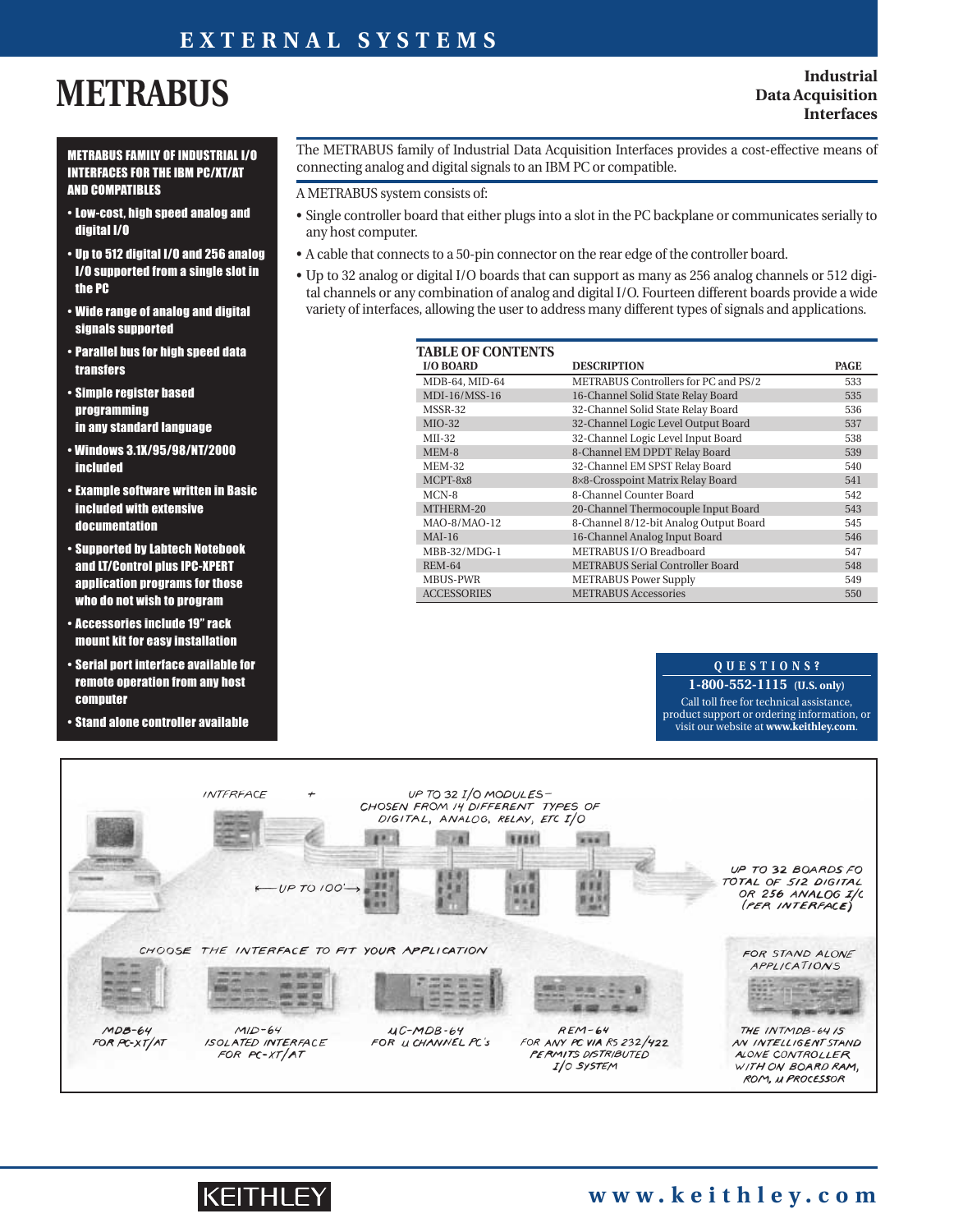# **METRABUS**

#### **METRABUS Controllers**

There are five different versions of the METRABUS controller board. The MDB-64 is a half slot board that plugs into the backplane of an IBM PC or compatible. The MID-64 is a full-size board that isolates the connections between the METRABUS Boards and the PC bus. This provides another level of protection for applications where the system is located in a harsh and electrically noisy environment. The µCMD64 fits into PS/2 based Microchannel backplanes, and is one of the few direct means of connecting PS/2 computers to analog and digital I/O.

In addition to the bus-based controllers, the REM-64 is a controller that operates from an RS-232 or RS-422 serial port. This controller allows the METRABUS system to be located as much as 5000 feet away from the host computer. The REM-64 can be used with other types of computers such as DEC or SUN workstations as long as they support serial communications.

Finally, the INTMD64 provides stand alone operation for a METRABUS system. The INTMD64 is an intelligent I/O controller made for dedicated, measure and control applications. It provides several serial ports and, more importantly, an onboard version of INTEL's Basic-52 that supports all METRABUS functions. Up to 16 INTMD64 controllers can be connected by RS-422, providing the ability of controlling thousands of I/O channels.

Please refer to the product data sheets for more detailed discussions of the capabilities of each controller board.

#### **Cables**

The METRABUS controllers are connected to 32 (max) I/O boards by the METRABUS parallel data cable. The cable is a 50-pin conductor ribbon cable that is available in several versions. METRABUS operates at distances up to 100 feet between the controller board and the I/O boards. Distances greater than 100 feet are addressed by the REM-64 controller board. The METRABUS cable transmits all signals between a controller and an I/O board including address, data, control and power. Ground lines are interleaved between data signals to insure reliable communications. The METRABUS distribution of power allows the user to install a small system without external power supplies. Many of the METRABUS I/O boards will run off the PC +5VDC power supply. For large applications or those with requirements for power other



*The METRABUS cable used to connect all METRABUS I/O modules to a METRABUS controller is available in standard and non-standard configurations for virtually any arrangement. (See page 550 for ordering details.)*

#### **1** 3579113151719212325272931333535353344434547 **49 2 4 6 8 10 12 14 16 18 20 22 24 26 28 30 32 34 36 38 40 42 44 46 48 50 GND. GND. GND. GND. GND. GND. GND. GND. GND. GND. GND. GND. GND. GND. GND. GND. GND. GND. GND. GND. +5 V +5 V +5 V +5 V +5 V D0 D1 D2 D3 D4 D5 D6 D7 CLEAR WSTRB R/W A0 A1 A2 A3 A4 A5 BUSY +15 V -15 V +5 V +5 V +5 V +5 V +5 V REAR VIEW NOT CONNECTED ONmCMDB-64 POWER**  $\begin{bmatrix} 1 & 1 & 1 & 1 \\ 1 & 1 & 1 & 1 \\ 1 & 1 & 1 & 1 \end{bmatrix}$  +  $\begin{bmatrix} 1 & 1 & 1 & 1 \\ 1 & 1 & 1 & 1 \\ 1 & 1 & 1 & 1 \end{bmatrix}$  +  $\begin{bmatrix} 1 & 1 & 1 & 1 \\ 1 & 1 & 1 & 1 \\ 1 & 1 & 1 & 1 \end{bmatrix}$  +  $\begin{bmatrix} 1 & 1 & 1 & 1 \\ 1 & 1 & 1 & 1 \\ 1 & 1 & 1 & 1 \end{bmatrix}$  +  $\begin{b$ **CONTROL DATA BUS**

than +5 VDC, a METRABUS power supply (MBUS-PWR) is available.

Note that only the MDB-64 controller provides power to the METRABUS cable directly. The MID-64 is an isolated controller that isolates the PC, including power, to the outside world.

#### **I/O Boards**

A wide variety of METRABUS analog and digital I/O boards are available. The following list shows the range of boards and also documents how much address space in the METRABUS system the board occupies. A single METRABUS controller supports up to 64 addresses. For more detailed descriptions of the functionality of each board, please refer to the specific data sheets following this introduction.

#### **METRABUS ADDRESS SPACE**

| <b>I/O BOARD</b> | <b>DESCRIPTION</b>                    | <b>ADDRESSES</b><br><b>REQUIRED</b> |
|------------------|---------------------------------------|-------------------------------------|
| MDI-16/MSS-16    | 16-Channel Solid-State Relay Board    | $\mathfrak{D}$                      |
| MSSR-32          | 32-Channel Solid-State Relay Board    | 4                                   |
| MEM-8            | 8-Channel EM DPDT Relay Board         |                                     |
| <b>MEM-32</b>    | 32-Channel EM SPST Relay Board        | $\overline{4}$                      |
| MCPT-8x8         | 8×8 Crosspoint Matrix Relay Board     | $\mathfrak{D}$                      |
| $MIO-32$         | 32-Channel Logic Level Output Board   | $\overline{4}$                      |
| MII-32           | 32-Channel Logic Level Input Board    | 4                                   |
| MCN-8            | 8-Channel Counter Board               | 8                                   |
| MAI-16           | 16-Channel Analog Input Board         | 4                                   |
| MTHERM-20        | 20-Channel Thermocouple Input Board   | $\overline{4}$                      |
| MAO-8            | 8-Channel, 8-bit Analog Output Board  | 8                                   |
| <b>MAO-12</b>    | 8-Channel, 12-bit Analog Output Board | 8                                   |
| MBB-32           | METRABUS I/O Breadboard               | 4                                   |
| $MDG-1$          | <b>METRABUS Diagnostic Board</b>      | $\overline{2}$                      |

#### **QUESTIONS?**

**1-800-552-1115 (U.S. only)** Call toll free for technical assistance, product support or ordering information, or visit our website at **www.keithley.com**.

### **www.keithley.com**

## IKEITHLEY